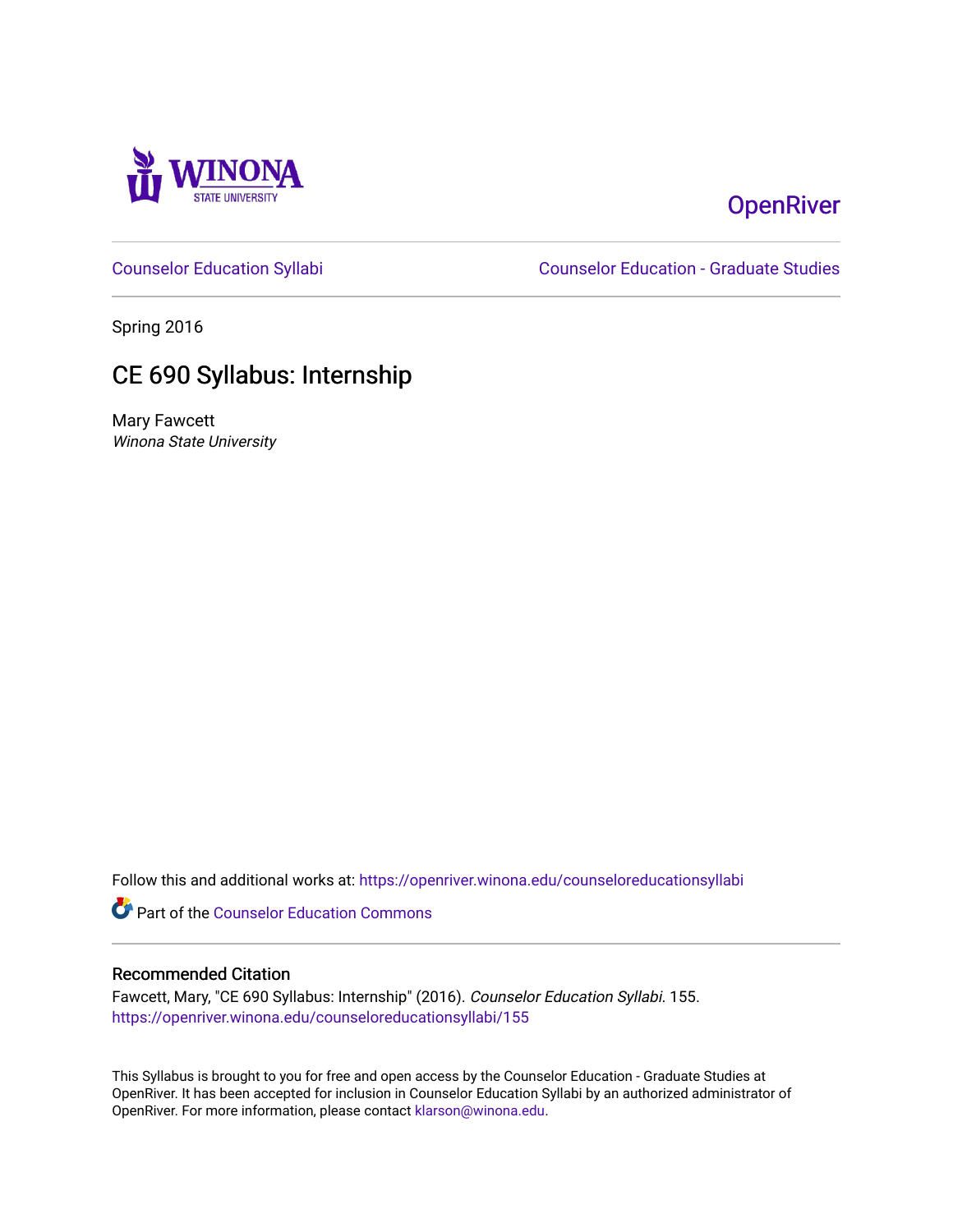#### **Winona State University College of Education Counselor Education Department Sp 2016**

# **CE690 Internship 3-6 credits, Grade only Thursdays, bi-weekly 5:00-8:00 p.m. 1/14, 1/28, 2/11, 2/25, 3/3, 3/17, 3/31, 4/14, 4/28 Gildemeister 325 \*\*KEEP ALL WEEKS OPEN FOR CLASS IN THE EVENT OF AN INCLEMENT WEATHER CANCELLATION: WE WILL MOVE CLASS TO THE NEXT WEEK.**

**Mary Fawcett, Ph.D. 132 Gildemeister Hall Winona State University Office Hours: T, W, Th 2-5pm and other times by appt. 507 457-5338** [mfawcett@winona.edu](mailto:mfawcett@winona.edu)

#### **Purpose of the course:**

To enhance the counseling skills and conceptualization processes acquired through direct counseling experience, supervision and classroom interaction. The course is designed to prepare counselors for development as independent professional counselors. The evidence provided through the quality of the course requirements, demonstration of maturity, personal insight and professional presentation as appropriate to the counseling profession, will determine the course grade.

The Counselor Education Program requires students to complete a supervised counseling internship of 600 hours. 240 of those clock hours must be direct service work with appropriate clients. The remaining 360 hours provide opportunities to gain experience in the activities that a regularly employed staff member in a counseling setting would be expected to perform.

The primary intention of the counseling internship experience is to provide growing exposure and orientation to a relevant professional setting. The responsibility of supervision is shared between the university and the practicum site supervisor. The expectation of on-site practicum supervisors is to provide ongoing guidance and orientation to graduated relevant site experiences.

#### **Course Objectives:**

This course provides practical experience in school and community counseling for graduate students. Personal development and growth, consultation, ethical practice and assessment are also important components. Upon completion of this internship the student will: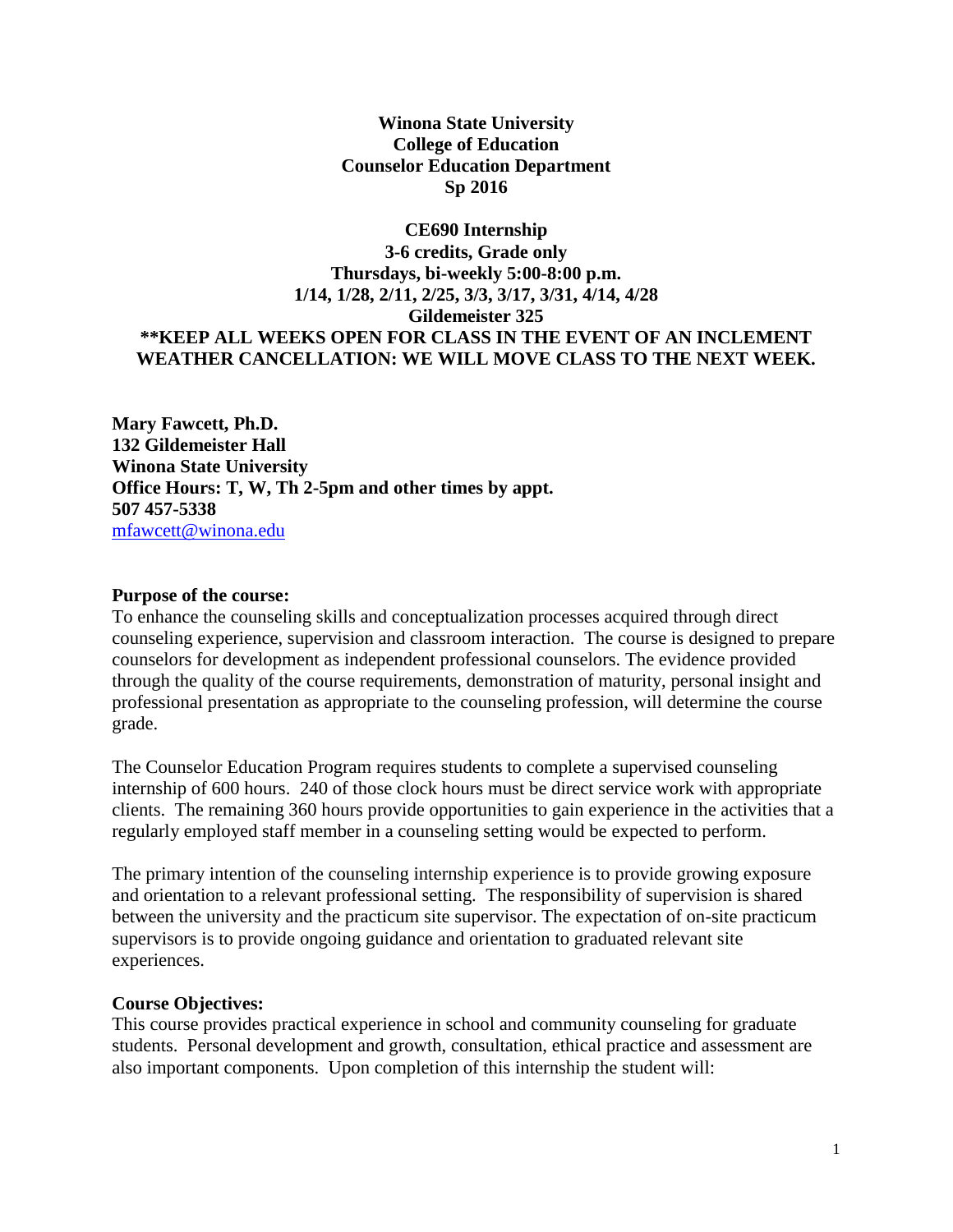- $\downarrow$  be able to critique his/her own skills and development
- $\overline{\phantom{a}}$  be able to give and receive feedback in a professional manner
- $\downarrow$  apply counseling skills and interventions from a variety of counseling perspectives
- $\ddot{+}$  apply intervention skills with different populations, such as special needs and culturally diverse populations
- $\overline{\text{I}}$  practice sound professional ethics
- $\overline{\phantom{a}}$  demonstrate a knowledge of professional ethical codes and their application in a variety of cases
- $\overline{\text{apply}}$  consultation models and serve as a consultant in various situations make appropriate referrals
- $\ddot{\bullet}$  interpret assessments in the counseling process
- $\overline{\textbf{I}}$  be able to maintain case notes, summaries, and reflective assessments of the counseling process and client(s) change
- $\downarrow$  develop an effective personal counseling style

#### **Outcome Goal of Internship Supervision:**

A goal of supervision is to help counselors learn to think about clients and their work with them, not to provide specific directives about particular client or events in therapy.

- To teach counselors to *develop and test hypotheses* in session with the client and that all interventions are based on hypotheses about the client and the therapeutic interaction.
- To assist counselors in *shifting* from a performance laden stance ("Did I do this right?") to that of curiosity (What did I learn? Was my hypothesis confirmed or not? Do I have new information that allows me to make a new hypothesis?).
- To prepare counselors in *managing* the frustration and tension associated with the ambiguity of the counseling process.
- To facilitate the counselors' *self awareness* and understanding with regard to their influence (directly or indirectly) on the counseling process and to develop skills in objective self reflection.
- To identify and *develop skills* not only as a counselor, but also as an advocate, educator, systems consultant, and collaborative group facilitator.

#### **Anticipated Performance Goals:**

- To demonstrate *knowledge of developmental stage* level of clients.
- To demonstrate *treatment planning* that matches the needs of the client.
- To provide honest *feedback* to themselves and their peers for increased professional awareness and development.
- To demonstrate *professional risk taking* in their reflection, understanding, and application of counseling skills.
- To demonstrate *counseling techniques* that are congruent with the working theory, quality/stage of the counseling relationship, and the needs of clients/families.
- To demonstrate *ethical and professional standards* consistent with the ACA ethical guidelines and the profession of counseling in the community and school settings.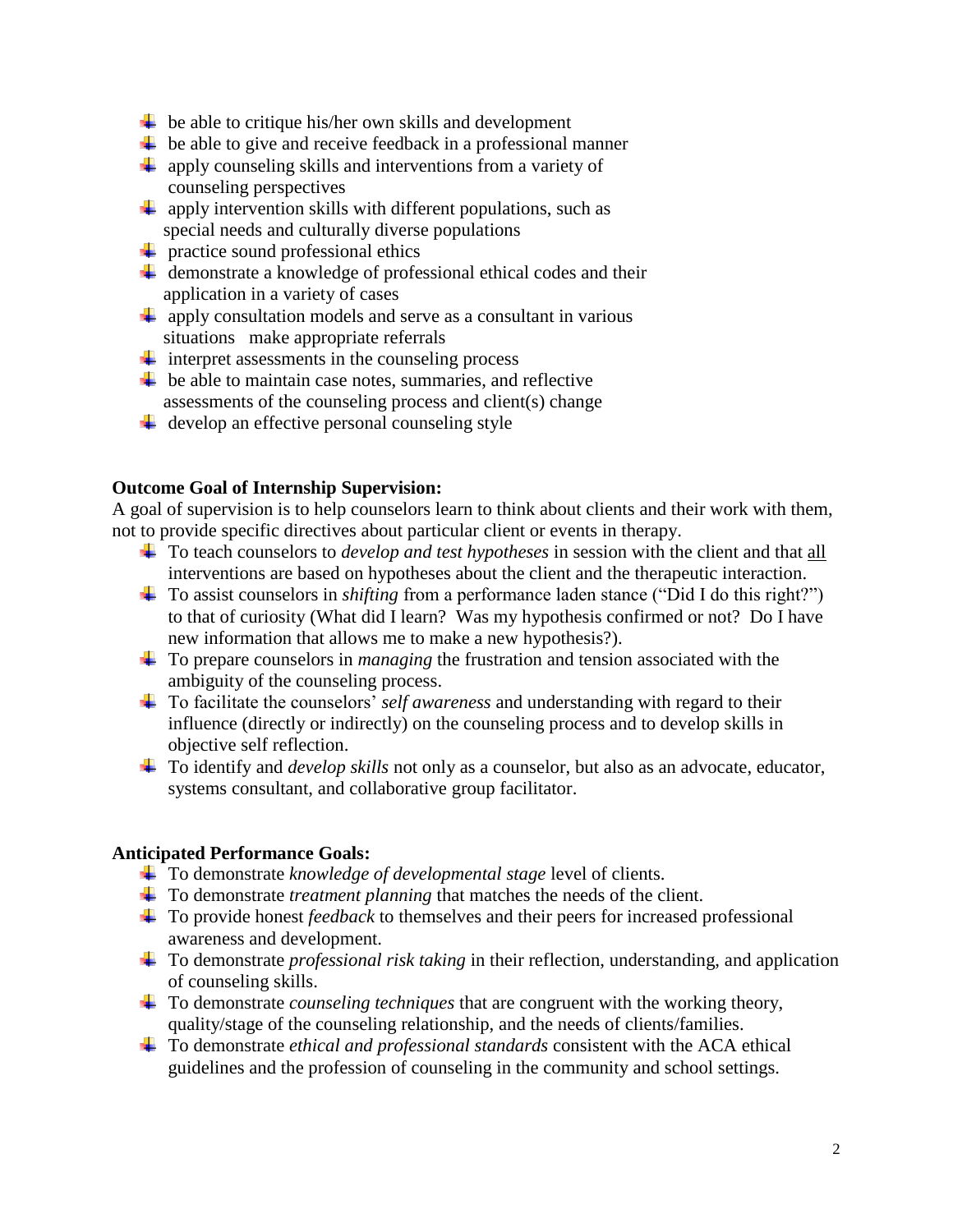To fulfill the requirements of the course at a level of *quality* consistent with advanced graduate training and the counseling profession.

# **Expectations of the Learning Process:**

All members of a learning community willingly share the responsibilities of gathering, synthesizing and building meaning from information and shared experience. The Instructor/Supervisor has the responsibility to aid in constructing meaningful learning opportunities that develop principles and process skills consistent with being a professional counselor.

The instructor/supervisor is *committed* to:

- $\ddot{\phantom{1}}$  giving students as much control as possible over their own learning experiences
- $\triangleq$  encouraging students to think critically
- $\ddot{\bullet}$  sharing personal understanding, principles and perspectives with students
- $\ddot{\phantom{a}}$  directing students to a broad variety of readings, resources and experiences
- $\downarrow$  clarifying concepts and application of process skills
- $\downarrow$  helping in establishing criteria for quality work
- $\downarrow$  providing ongoing supervision and corrective feedback

The *student's* responsibility, as a counselor-in-training, is to fully engage in this course by:

- $\ddot{\bullet}$  taking control of learning
- $\overline{\mathbf{r}}$  reading and synthesizing a broad variety of resources and experiences
- $\div$  relating information to personal experience
- $\ddot{+}$  collaborating with other class members on the issues
- $\frac{1}{\sqrt{2}}$  making observations and asking questions
- $\ddot{\phantom{a}}\phantom{a}$  being professional in his/her commitments and responsibilities to clients, peers, and the university and on-site supervisors.

# **CACREP Standards:**

# Section II-G

1. Professional Orientation and Ethical Practice—studies that provide an understanding of all of the following aspects of professional functioning:

- d. self-care strategies appropriate to the counselor role
- j. ethical standards of professional organizations and credentialing bodies, and applications of ethical and legal considerations in professional counseling.
- 2. Social and Cultural Diversity
	- f. counselors' roles in eliminating biases, prejudices, and processes of intentional and unintentional oppression and discrimination
- 5. Helping Relationships

c. essential interviewing and counseling skills.

# Section III

Counseling, Prevention and Intervention

D. Skills and Practices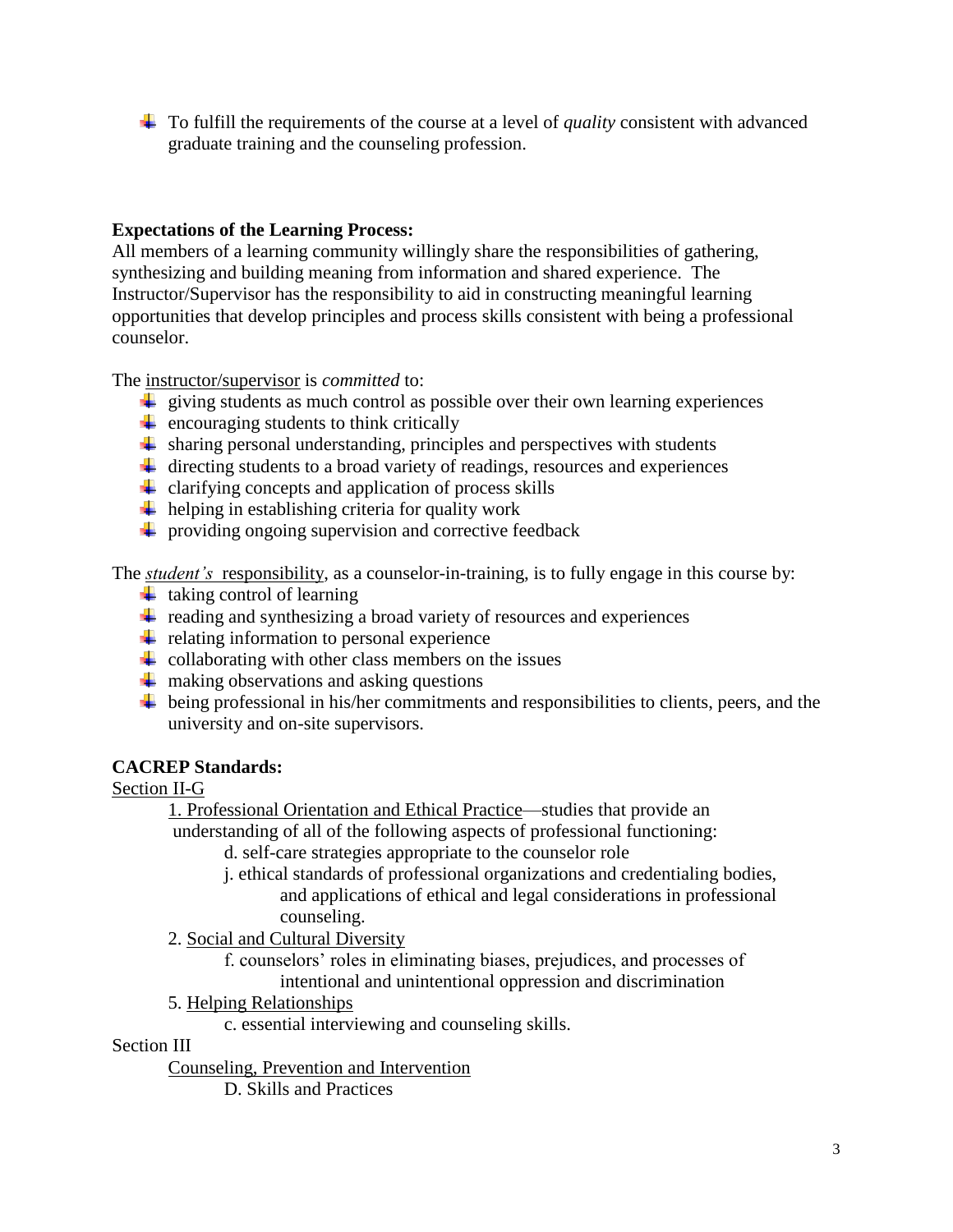- 1. Uses the principles and practices of diagnosis, treatment, referral and prevention of mental and emotional disorders to initiate, maintain, and terminate counseling.
- 4. Applies effective strategies to promote client understanding of and access to a variety of community resources.
- 5. Demonstrates appropriate use of culturally responsive individual, couple, family, group and systems modalities for initiating, maintaining and termination of counseling.
- 9. Demonstrates the ability to recognize his or her own limitations as a clinical mental health counselor and to seek supervision or refer clients when appropriate.

#### Diversity and Advocacy

- F. Skills and Practices
- 3. Demonstrates the ability to modify counseling systems, theories, techniques, and interventions to make them culturally appropriate for diverse populations.

#### Diagnosis

- L. Skills and Practices
	- 2. Is able to conceptualize an accurate multi-axial diagnosis of disorders presented by a client and discuss the differential diagnosis with collaborating professionals.

#### **Commitment to Inclusive Excellence:**

WSU recognizes that our individual differences can deepen our understanding of one another and the world around us, rather than divide us. In this class, people of all ethnicities, genders, religions, ages, sexual orientations, disabilities, socioeconomic backgrounds, regions, and nationalities are strongly encouraged to share their rich array of perspectives and experiences. If you feel your differences may in some way isolate you from WSU's community or if you have a need of any specific accommodations, please speak with the instructor early in the semester about your concerns and what we can do together to help you become an active and engaged member of our class and community (List of campus resources can be found below.)

#### **Electronic Device Notice:**

As a matter of courtesy to your classmates and the instructor, please turn off you beepers and any other electronic devices that make any noise.

#### **Academic Dishonesty Policy:**

Academic dishonesty is a basis for disciplinary action. Academic dishonesty includes, but is not limited to, activities such as cheating, using or purchasing "ghost-written" papers, and plagiarism (presenting as one's own the intellectual or creative accomplishments of another without giving credit to the source(s). The faculty member, in whose course or under whose tutelage an act of academic dishonesty occurs, has the option of failing the student for the academic hours in question and may refer the case to other academic personnel for further action. Penalties for academic dishonesty may include expulsion from the university.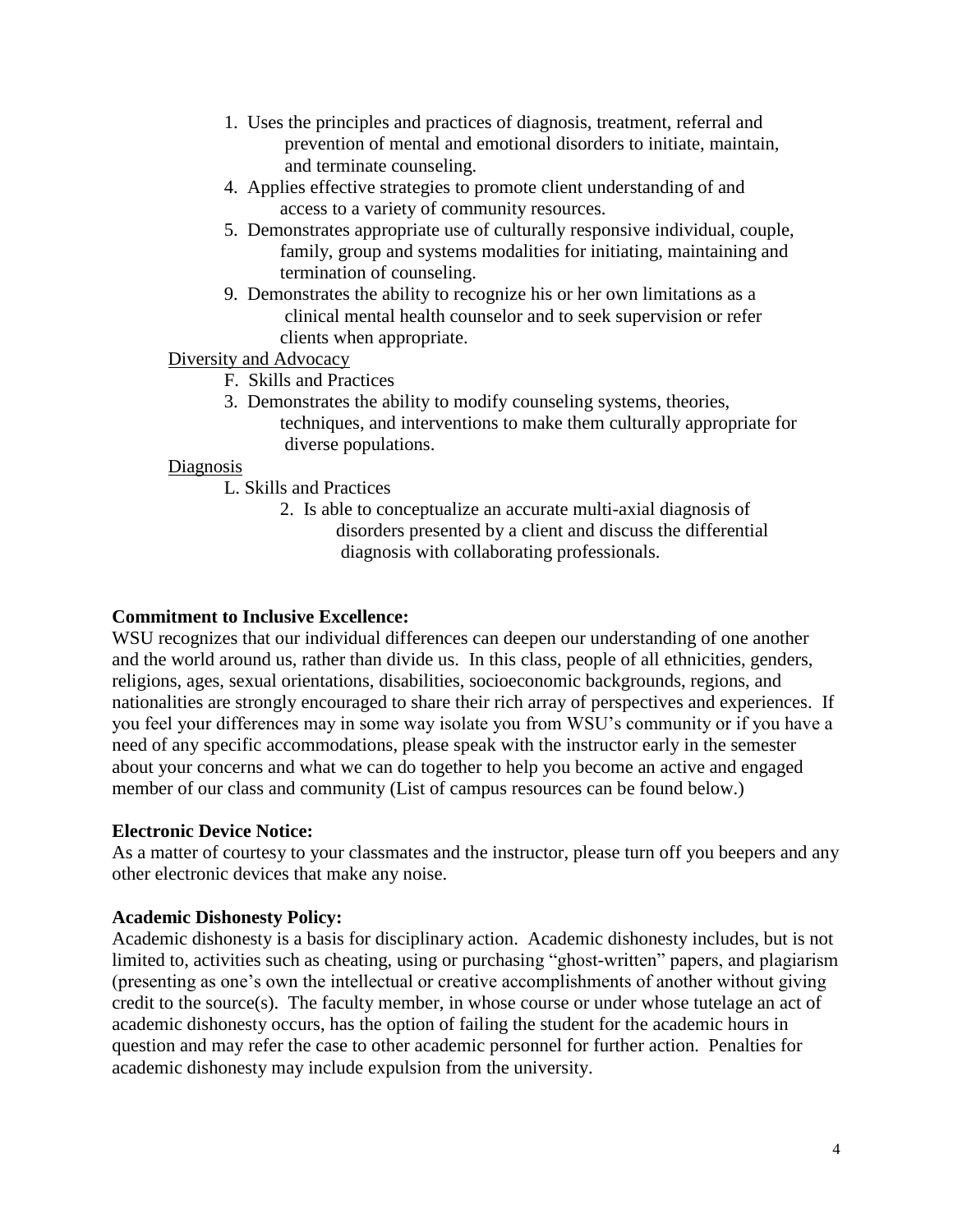#### **Winona Campus Resources:**

- Student Support Services, Krueger Library 219, 457-5465 [\(www.winona.edu/studentsupportservices/\)](http://www.winona.edu/studentsupportservices/)
- Inclusion and Diversity Office, Kryzsko Commons Room 122, 457-5595 [\(www.winona.edu/culturaldiversity/\)](http://www.winona.edu/culturaldiversity/)
- Disability Services, Maxwell 314, 457-2391 [\(www.winona.edu/disabilityservices/\)](http://www.winona.edu/disabilityservices/)
- Counseling Center, Integrated Wellness Center 222, 457-5330 [\(www.winona.edu/counselingcenter/\)](http://www.winona.edu/counselingcenter/)
- Writing Center, Minné Hall 348, 457-5505 [\(www.winona.edu/writingcenter/\)](http://www.winona.edu/writingcenter/)
- $\overline{\text{L}$  GLBTA Advocate, 507-457-5330
- Advising and Retention, Maxwell 314, 457-5878 [\(www.winona.edu/advising/\)](http://www.winona.edu/advising/)

#### **Details about Campus Resources:**

- $\overline{\phantom{a}}$  Two good places to help you find resources of all kinds on campus are Student Support Services and the Inclusion and Diversity Office. Both offices are dedicated to helping students of all races, ethnicities, economic backgrounds, nationalities, and sexual orientations. They can facilitate tutoring and point you to a wide range of resources. Student Support Services is in Krueger Library 219, and they can be reached at 457-5465. The Inclusion and Diversity Office is in Kryzsko Commons Room 122, and they can be reached at 457-5595.
- $\pm$  If you have a disability, the Disability Services office can document it for your professors and facilitate accommodation. Their office is in Maxwell Hall,  $3<sup>rd</sup>$  floor, and they can be reached at 457-2391. If you have a documented disability that requires accommodation, please let me know as soon as possible. If you suspect you may have a disability, you are encouraged to visit Disability Services as soon as possible.
- $\overline{\phantom{a}}$  College can be very stressful. The Counseling Center is there to help you with a wide range of difficulties, ranging from sexual assault, depression, and grief after the loss of a loved one to stress management, anxiety, general adjustment to college, and many others. Their office is located in Wellness Center 220, and they can be reached at 457-5330.
- For help with writing and the development of papers, the English department has a Writing Center available to students and staffed by trained graduate students pursuing their Master's degree in English. The Writing Center is located in Minné Hall 348. You can make an appointment on the sign-up sheet on the door or call 457-5505.
- $\overline{\phantom{a}}$  The GLBTA Advocate is responsible for documenting homophobic incidents on campus and working with the appropriate channels to get these incidents resolved. In addition, the advocate can direct people to GLBT resources on campus and in Winona. \* Contact the Counseling Center for the name and number of the current GLBTA Advocate (Integrated Wellness Center 222, 457-5330).

#### **Course Requirements and Grading:**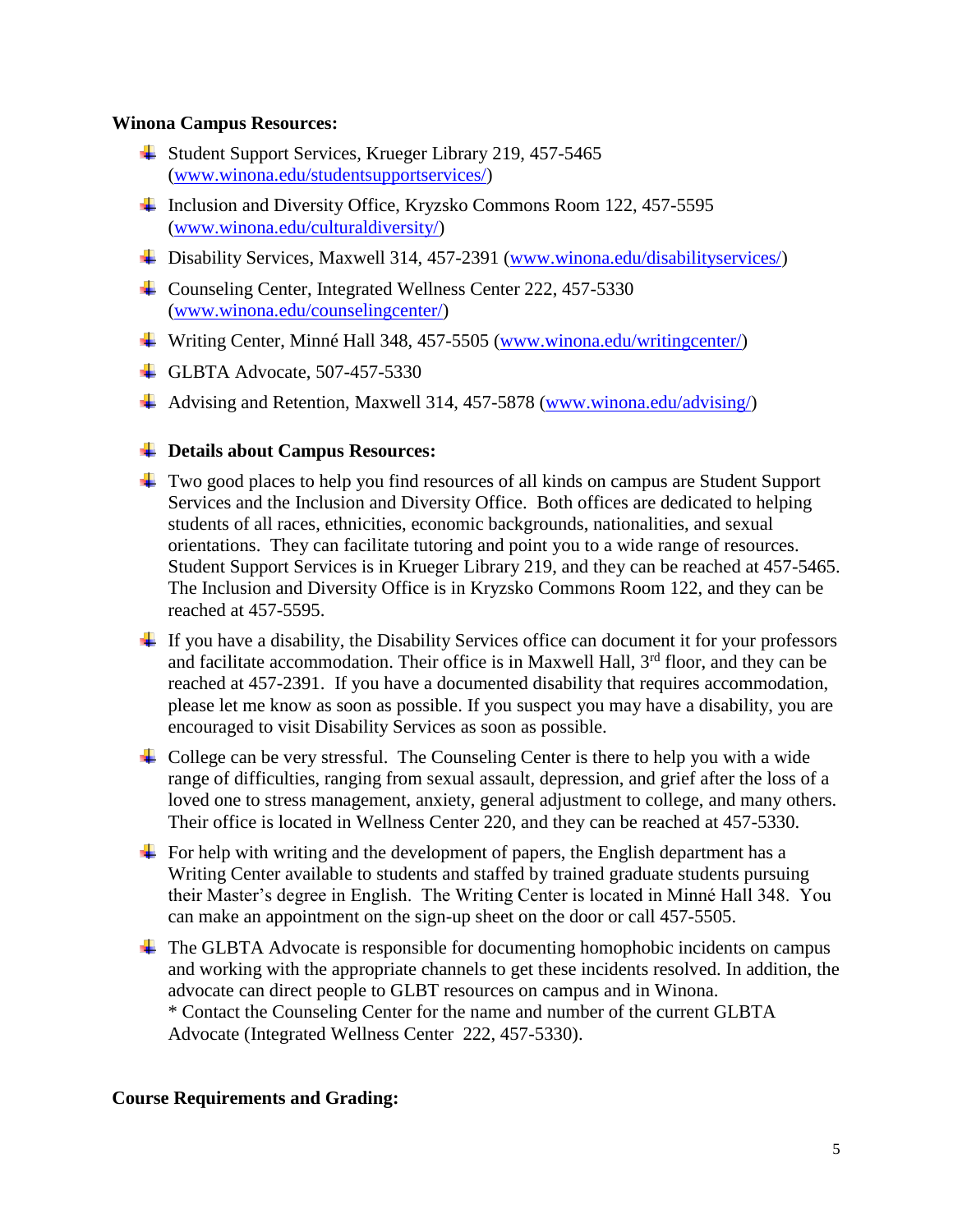- *1. Attendance and Participation:* 
	- $\overline{\phantom{a}}$  Attendance and participation in classroom activities are essential in order for the student to gain full benefit from this course. Students are expected to attend and contribute to the class by presenting their ideas, reactions, questions and concerns in relation to class discussions.
	- *2. Show proof of professional liability insurance*
- *3. Identify an Internship Counseling Site and perform in a professional manner* 
	- $\ddot{\phantom{1}}$  The internship student is required to identify (in consultation with his/her advisor and university supervisor) an internship site for performing the counseling duties relevant to the setting (i.e. school, community).
	- $\ddot{\phantom{1}}$  The internship student will perform in a professional manner adhering to ACA ethical standards, acting in a professional manner with site professionals as well as CE faculty, and taking appropriate responsibility for his/her learning goals.
- *4. Submit Professional Learning Goals*
	- $\pm$  The internship student will be required to identify and submit professional learning goals for the course**.** The student will do this in consultation with his/her on-site supervisor. **These are due on D2L by Jan 28.**
	- ÷.

#### *5. Participate in and record a minimum of 300 hours of internship related activities*

- $\ddot{+}$  120 hours of Direct Contact (individual and/or group counseling, presentations)
- <sup>1</sup> 180 hours of Indirect Contact (supervision, consultations, staffing, case note preparation, treatment planning, etc.)
	- o **Direct contact hours include** direct participation in client-related volunteer activities including site programs, client activities such as play therapy, arts/crafts, social opportunities for clients, intakes, interviews, (in person or via phone), individual or group counseling (shadowing does NOT count), and testing. Cocounseling is considered direct service.
	- o **Indirect contact hours include** case consultation with supervisors or peers, case notes, case management, paperwork, preparation for sessions, class attendance, supervision, research on topics related to counseling the population with whom interns work, outreach, presentation or attendance at workshops/conferences.

#### 6. *Audio/Video tapes and Peer Supervision*

- $\ddot{\bullet}$  Students will be prepared to present a minimum of two organized and relevant audio/video cases to group supervision meetings during their internship experience. Peers will provide verbal feedback on the tapes
	- o Each tape must be at least 15 minutes in length.
	- o The student will select at least three interventions that they would like to change, then discuss with peers a new response so that it would be more useful/appropriate/skilled.
	- o The student will note his or her own strengths and areas of improvement.
	- o The three interventions, strengths, areas of improvement and new responses will be put on D2L under the heading for each tape.
- $\overline{\phantom{a}}$  Students will provide a brief overview of the client's background information with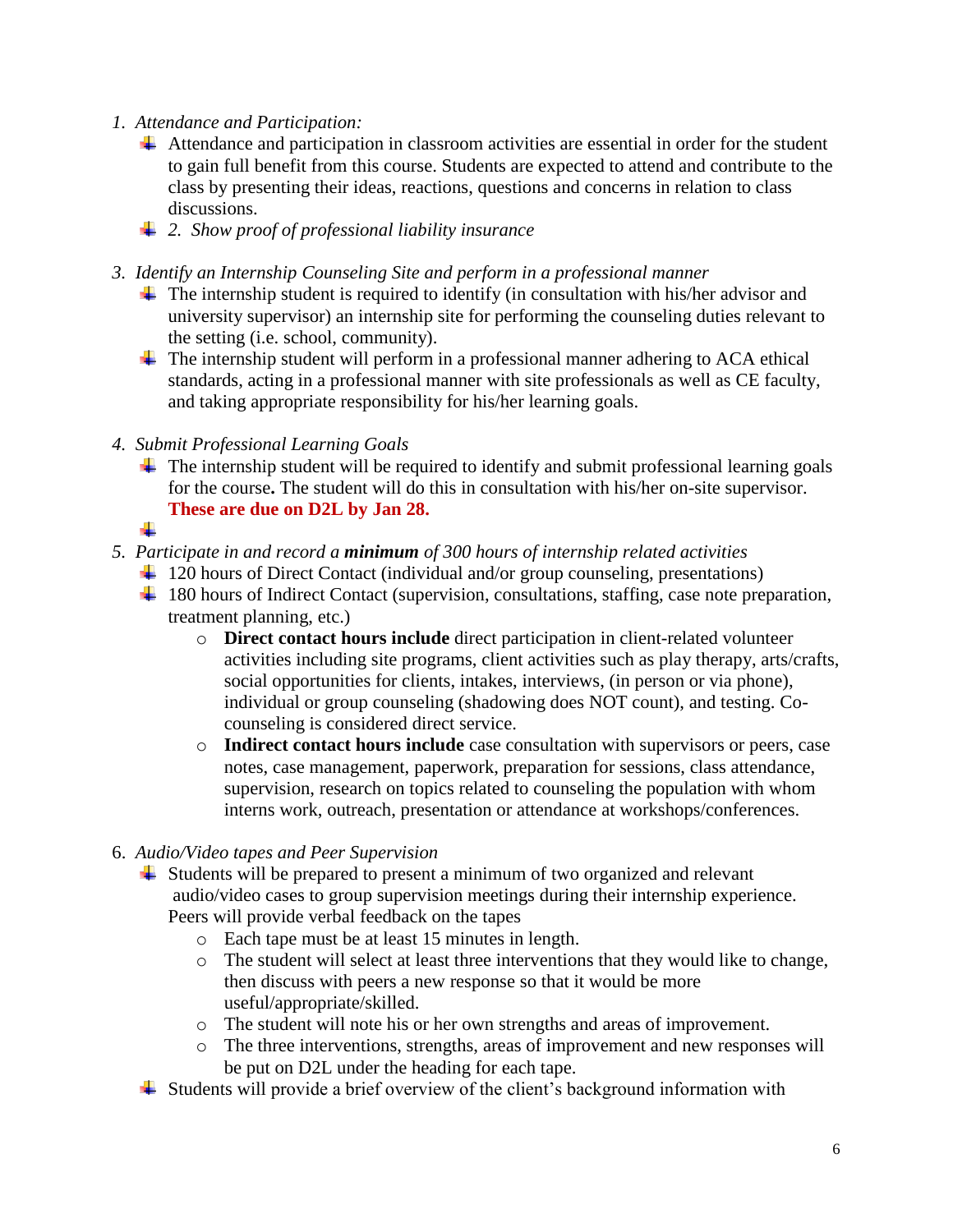identified concerns and defined goals.

- Peers will provide strengths and insight into problem areas for the student counselor.
- $\overline{\phantom{a}}$  Format provided as follows:
	- o Demographic information (Age, education, etc.):
	- o Presenting underlying concerns
	- o Diagnosis (if one is present)
	- o Brief overview of background related to concerns (developmental, emotional, behavioral characteristics, important relationship issues, also discuss strengths)
	- o Treatment history (previous treatment, length and types of treatment, attitude toward treatment, progress)
	- o Counselor's concerns or questions (impasses, confusing dynamics, new interventions, personal reactions)
- 8. *Individual Clinical Supervision*
	- $\ddot{\phantom{1}}$  The student will gradually assume the duties consistent with expectations of his/her internship site as well as demonstrate the professionalism consistent with the profession and the ACA Code of Ethics.
- 9. *Maintaining Internship File:*
	- $\overline{\phantom{a}}$  A copy of the ACA Ethical Codes
	- $\overline{\phantom{a}}$  Professional Counseling Log of hours (weekly and final report) Due by May 5
- 10. *Submit a Final Reflection Paper:*
	- $\ddot{\phantom{1}}$  The internship student will submit a final summary paper (minimum of 5 pages) of his/her internship experience discussing goals met in internship, identifying the tasks completed at the internship site, supervision experiences, critical incidents, other final thoughts related to the internship experience, what the student learned about him/herself and evaluation of self-care. Due by April 28
- 11. *Portfolio*
	- $\overline{\phantom{a}}$  All internship students are required to complete and present a portfolio. The portfolio can be designed via Word Press, e-folio, or another web-based resource of your choice. The portfolio must include documentation from your progress within the counselor education program and must follow the [CACREP Core Areas](http://www.cacrep.org/doc/2009%20Standards%20with%20cover.pdf) (pp. 10-14). The following must be included in your portfolio:
		- o Generic cover letter
		- o Resume
		- o Theory of Change/Theoretical Orientation
		- o CACREP Eight Core Areas
			- o Professional Orientation & Ethical Practice
			- o Social & Cultural Diversity
			- o Human Growth & Development
			- o Career Development
			- o Helping Relationships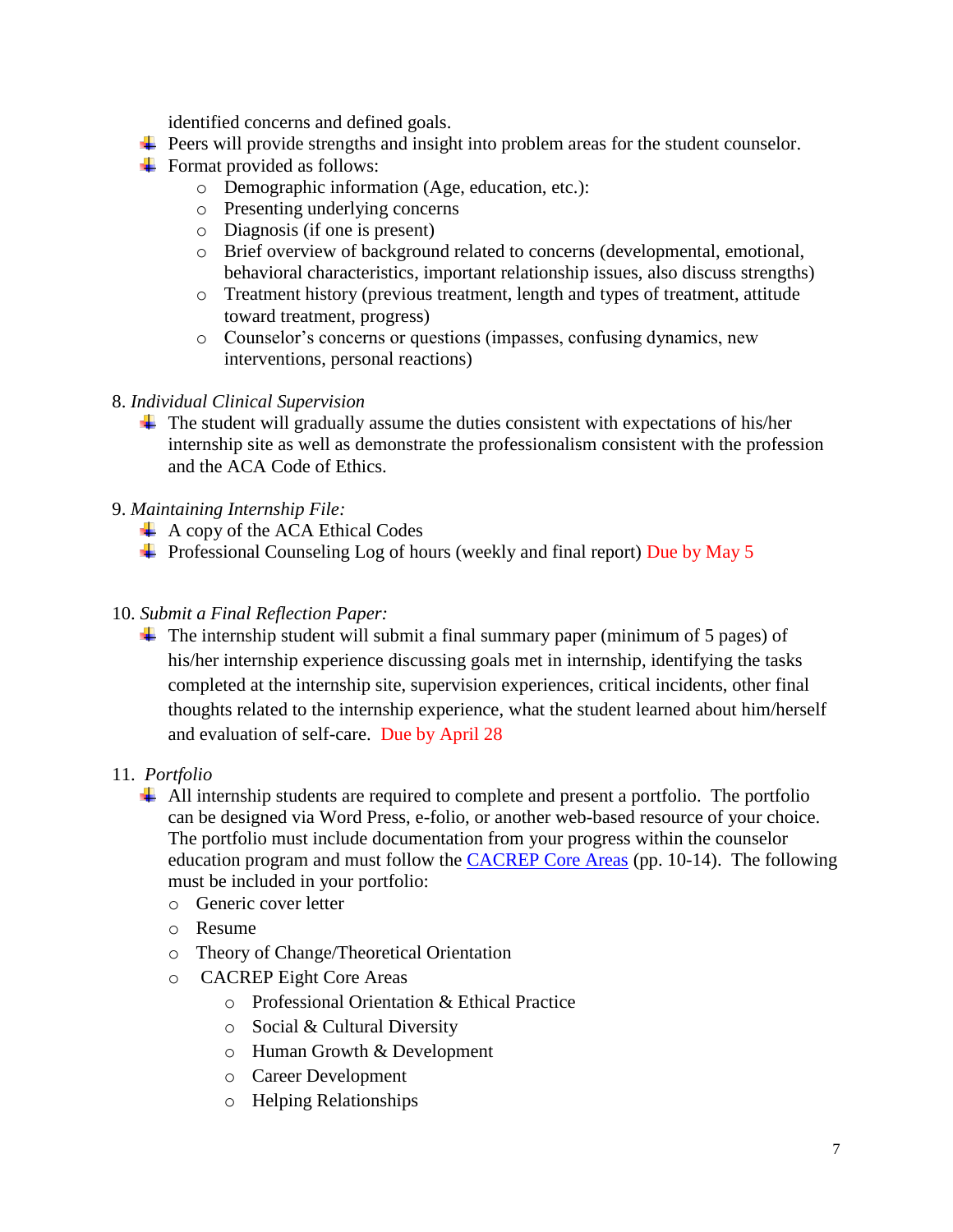- o Group Work
- o Assessment
- Research & Program Evaluation (e.g. Capstone paper, research papers, etc.) Examples of documentation include papers, advocacy projects, research, video clip of microskills, presentations, etc. All students will be required to present their portfolio to the internship class. Due by April 28.

### 12. *Learning from Mistakes in Clinical Practice*

 $\ddot{\text{+}}$  Each class meeting students will identify and discuss one item from the handout Learning from Mistakes in Clinical Practice

#### **GRADING:**

Letter grade only. A final course grade will be determined by the student's overall performance throughout the internship experience.

If for any reason a student does not meet the criterion set forth in this syllabus/internship course, he/she may receive a "C" or not ready grade for graduation. In this case and depending on the recommendation of the course instructor, the student may need to extend his/her internship, drop to a professional development degree, or withdraw from the CE program. The current retention policy is outlined in the student handbook.

Students will be evaluated with regard to the quality and professionalism expected of counseling professionals. Prompt attendance, reflective preparation, peer collaboration, and synthetic thinking are aspects of professional leadership and expected of students throughout the course.

# **Tentative Course Outline**

#### Session

| Jan 14   | Introduction, Syllabus, Case Presentation Assignments, Lessons<br>Learned |
|----------|---------------------------------------------------------------------------|
| Jan $28$ | Case Presentations, Lessons Learned                                       |
| Feb 11   | Case Presentations, Lessons Learned                                       |
| Feb 25   | Case Presentations, Lessons Learned                                       |
| Mar 3    | Case Presentations, Lessons Learned                                       |
| Mar 17   | Case Presentations, Lessons Learned                                       |
| Mar 31   | Case Presentations, Lessons Learned                                       |